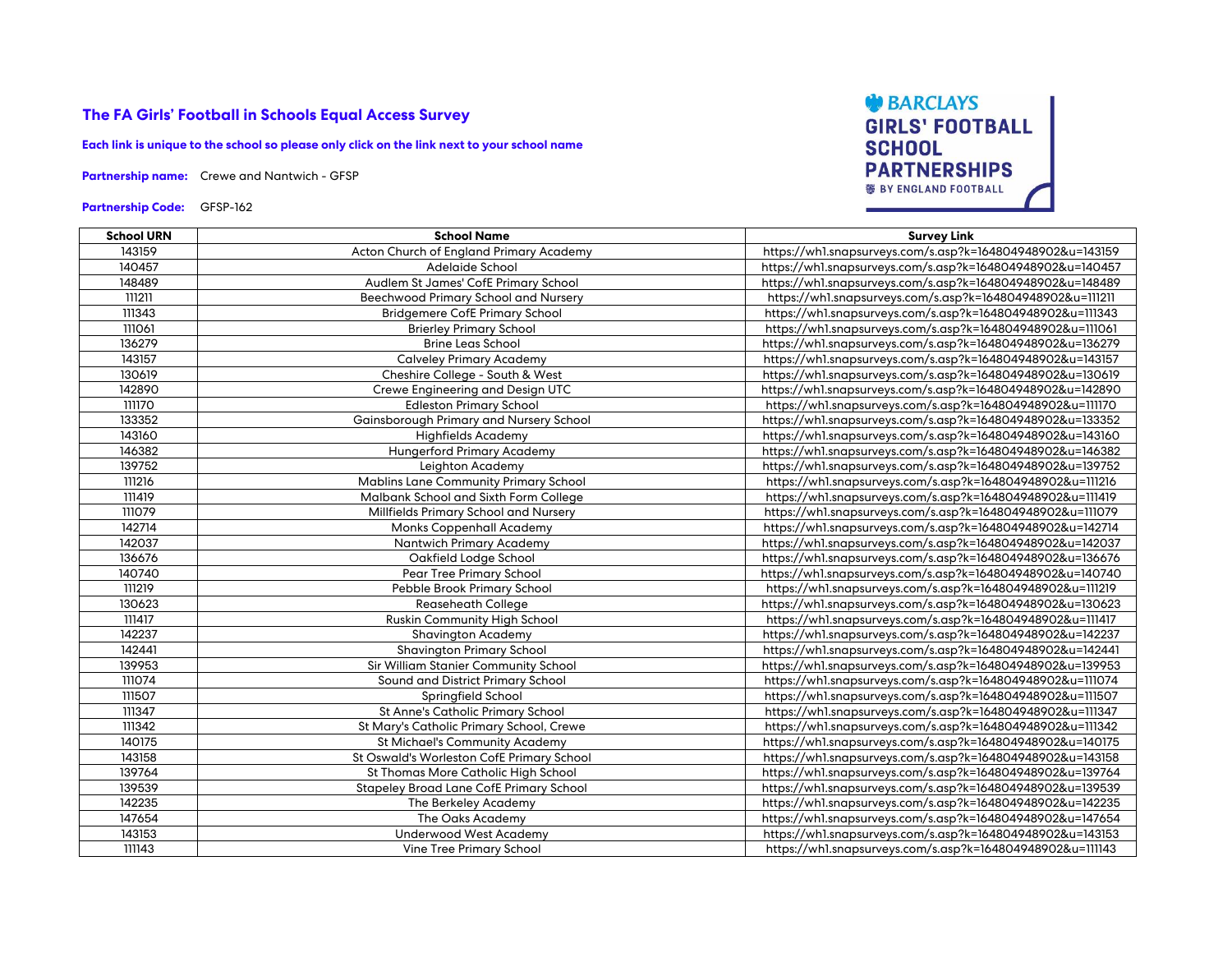| 111167 | <b>Weaver Primary School</b>         | https://whl.snapsurveys.com/s.asp?k=164804948902&u=111167 |
|--------|--------------------------------------|-----------------------------------------------------------|
| 145587 | Weston Village Primary School        | https://whl.snapsurveys.com/s.asp?k=164804948902&u=145587 |
| 142236 | <b>Willaston Primary Academy</b>     | https://whl.snapsurveys.com/s.asp?k=164804948902&u=142236 |
| 140647 | Wistaston Academy                    | https://whl.snapsurveys.com/s.asp?k=164804948902&u=140647 |
| 141568 | Wistaston Church Lane Academy        | https://whl.snapsurveys.com/s.asp?k=164804948902&u=141568 |
| 111078 | <b>Wrenbury Primary School</b>       | https://whl.snapsurveys.com/s.asp?k=164804948902&u=111078 |
| 144381 | Wybunbury Delves CofE Primary School | https://whl.snapsurveys.com/s.asp?k=164804948902&u=144381 |
|        |                                      |                                                           |
|        |                                      |                                                           |
|        |                                      |                                                           |
|        |                                      |                                                           |
|        |                                      |                                                           |
|        |                                      |                                                           |
|        |                                      |                                                           |
|        |                                      |                                                           |
|        |                                      |                                                           |
|        |                                      |                                                           |
|        |                                      |                                                           |
|        |                                      |                                                           |
|        |                                      |                                                           |
|        |                                      |                                                           |
|        |                                      |                                                           |
|        |                                      |                                                           |
|        |                                      |                                                           |
|        |                                      |                                                           |
|        |                                      |                                                           |
|        |                                      |                                                           |
|        |                                      |                                                           |
|        |                                      |                                                           |
|        |                                      |                                                           |
|        |                                      |                                                           |
|        |                                      |                                                           |
|        |                                      |                                                           |
|        |                                      |                                                           |
|        |                                      |                                                           |
|        |                                      |                                                           |
|        |                                      |                                                           |
|        |                                      |                                                           |
|        |                                      |                                                           |
|        |                                      |                                                           |
|        |                                      |                                                           |
|        |                                      |                                                           |
|        |                                      |                                                           |
|        |                                      |                                                           |
|        |                                      |                                                           |
|        |                                      |                                                           |
|        |                                      |                                                           |
|        |                                      |                                                           |
|        |                                      |                                                           |
|        |                                      |                                                           |
|        |                                      |                                                           |
|        |                                      |                                                           |